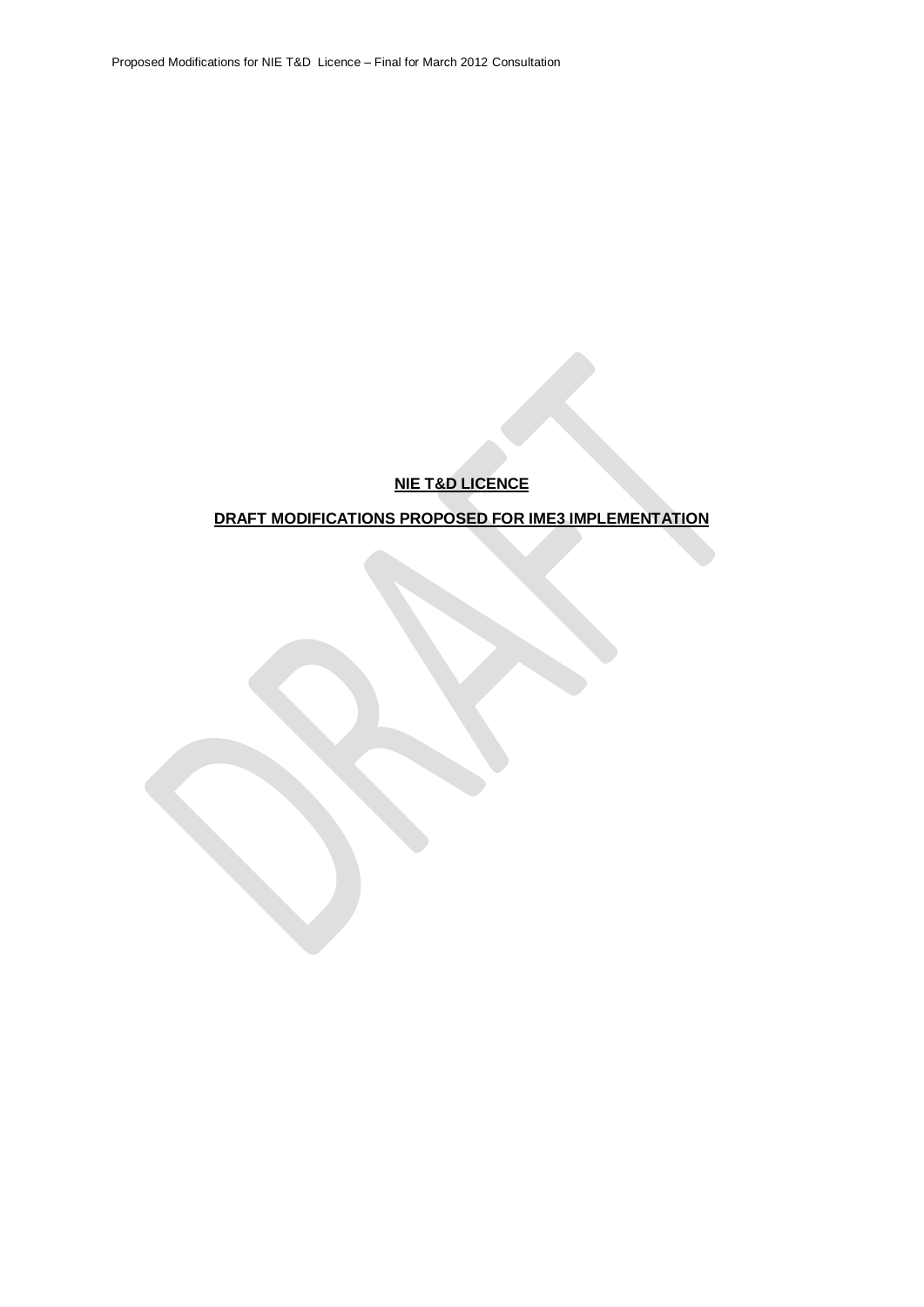## **[Existing] Condition 28: Market Registration Service and Market Data Service**

### **NB: Proposed amendment shown in red font.**

- 1 The Licensee shall establish, or procure the establishment of, and subsequently operate and maintain, or procure the subsequent operation and maintenance of:
	- (a) a service to be known as the Market Registration Service; and
	- (b) a service to be known as the Market Data Service.
- 2 The Market Registration Service shall fulfil the following functions:
	- (a) the maintenance of a register of technical and other data as is necessary to facilitate supply by any relevant licensed supplier to premises connected to the total system, and to meet the reasonable requirements of relevant licensed suppliers, the Transmission System Operator, the Northern Ireland Market Operator Licensee and the Licensee in respect of such premises for information for settlement purposes, including:
		- (i) allocating and recording a unique meter point registration number for each meter point when it first becomes registered in the register;
		- (ii) the identity of the relevant licensed supplier responsible for the settlement of the electricity supplied to such premises;
		- (iii) such information as is required to enable information relating to the meter point to be submitted to settlement; and
		- (iv) an address of each such premises so far as is reasonably practicable having regard to the nature and source of information provided to the Licensee;
	- (b) the amendment in a timely manner of the register maintained in accordance with paragraph (a) to reflect changes of relevant licensed supplier to any premises and any other information relating to those premises;
	- (c) the provision, in a timely manner of such data referred to in paragraph (a) contained in the register as is reasonably required and requested:
		- (i) to any relevant licensed supplier who is registered as the supplier for the premises or who has been provided with the meter point registration number or customer reference number for the purposes of a change of relevant licensed supplier in respect of the premises;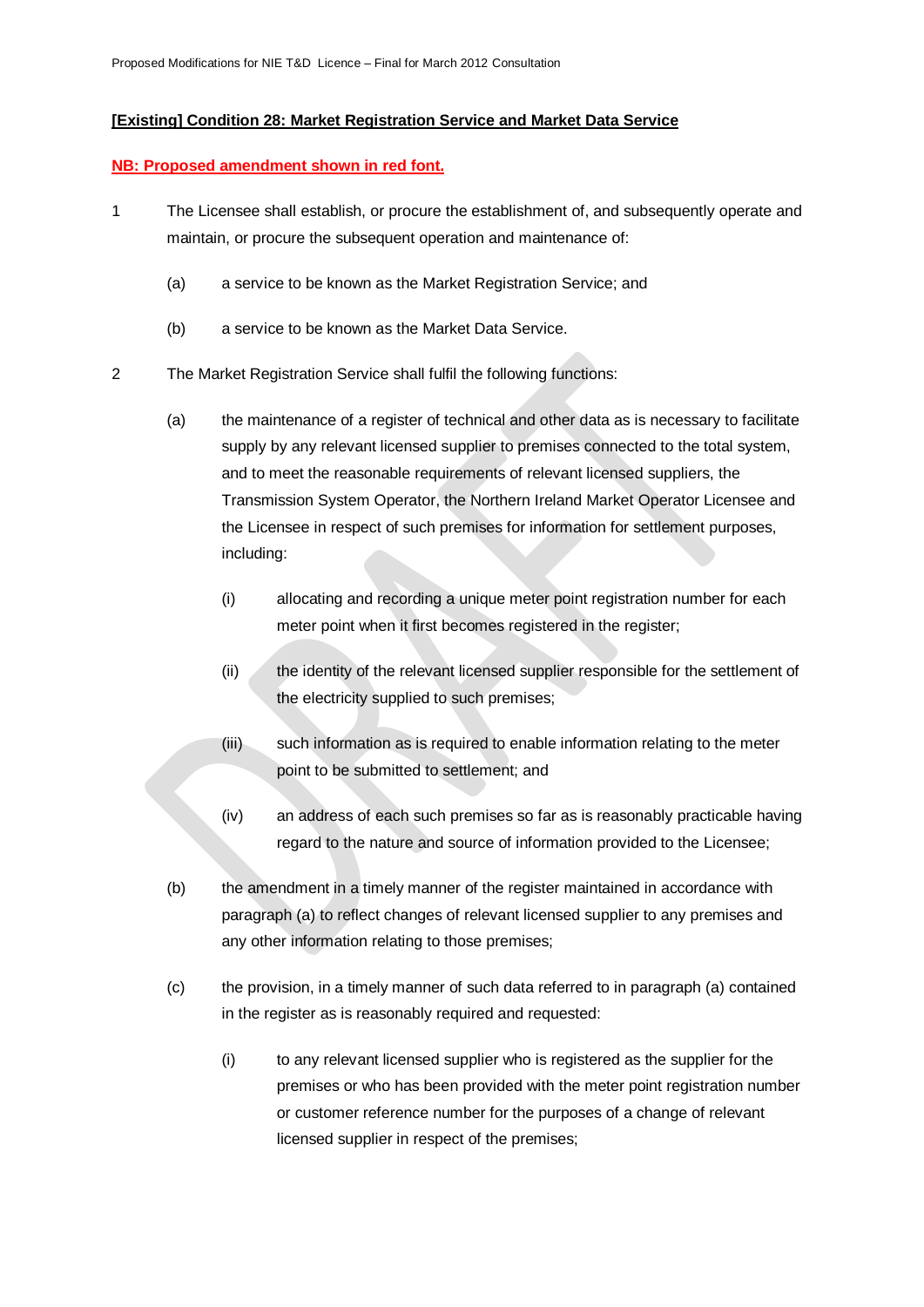- (ii) for the purposes of settlement, including to the Transmission System Operator, the Northern Ireland Market Operator Licensee and the Licensee; and
- (iii) subject to any requirements for consent under the Market Registration Code, to any person identified in the Market Registration Code as entitled to such data for the purpose of facilitating changes of relevant licensed supplier in respect of any premises; and
- (d) the maintenance of, and adequate publicity for, an enquiry service for the provision on request to any customer taking a supply of electricity (promptly and at no extra charge to the customer) of the meter point registration number (or, where that number has not yet been created, the customer reference number) of the meter point for the customer's premises (in the case of unmetered premises, to the extent the Licensee has such information).
- 3 The Market Data Service shall fulfil the following functions in respect of meter points for premises:
	- (a) the collection and verification of data from electricity meters installed to measure flows of electricity to or from any premises with a permanently metered supply;
	- (b) the compilation of data measuring the flow of electricity to or from unmetered premises;
	- (c) the processing, validation, estimation and substitution of consumption data in respect of flows of electricity to or from any premises ("consumption data");
	- (d) the collation and summation of such consumption data as required for settlement purposes;
	- (e) the transfer of processed consumption data as is reasonably required and requested:
		- (i) to any relevant licensed supplier who is registered as the supplier for the premises; and
		- (ii) for the purposes of settlement, including to the Transmission System Operator, the Northern Ireland Market Operator Licensee and the Licensee;
	- (f) the exchange of information between the Licensee and relevant licensed suppliers to meet the reasonable requirements of relevant licensed suppliers and the Licensee in relation to requests by relevant licensed suppliers for relevant fieldwork; and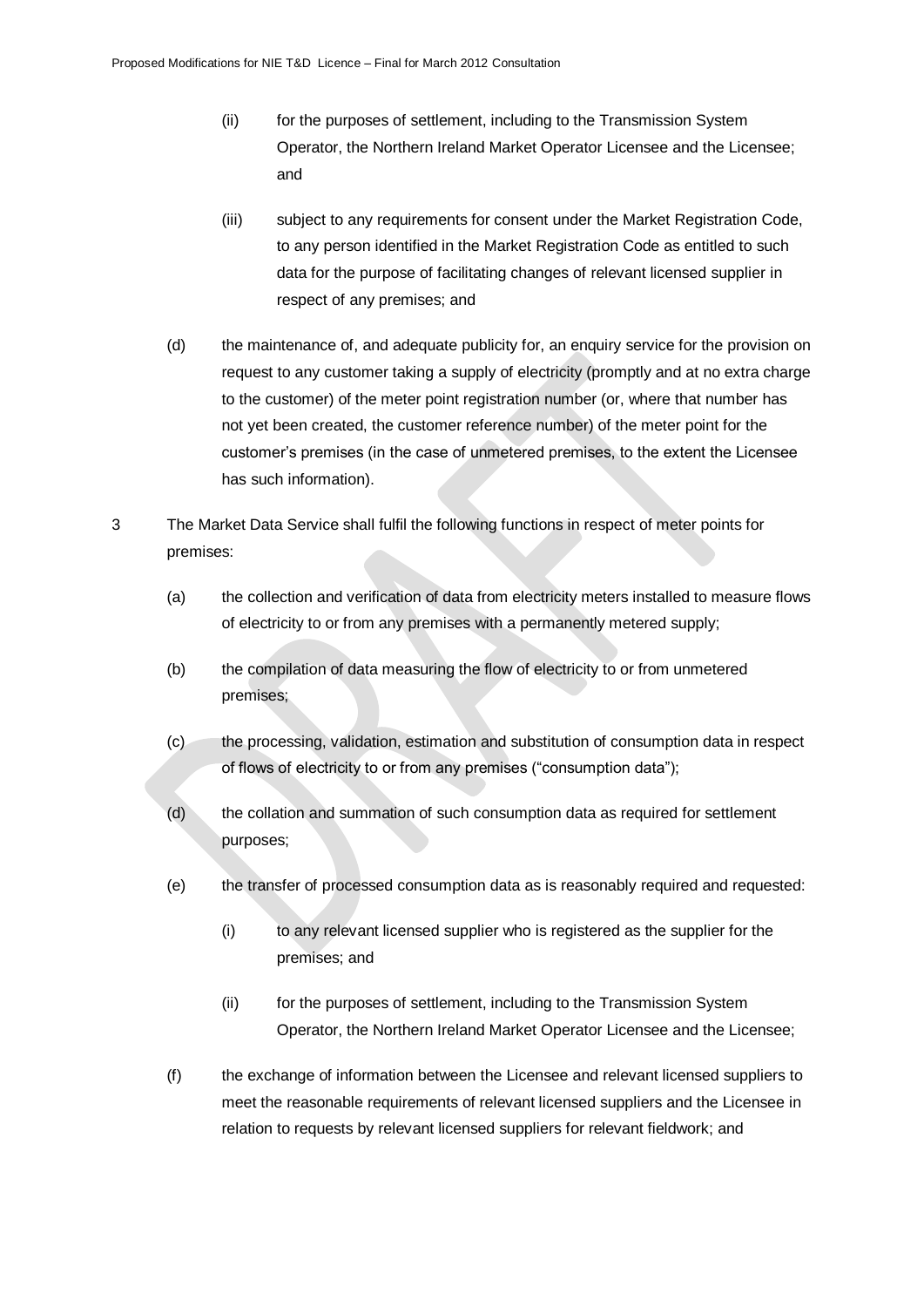- (g) the maintenance, retention and provision of information, as is reasonably required and requested by a relevant licensed supplier, of the data collection activities undertaken by the Licensee on behalf of the relevant licensed supplier.
- 4 In the provision of Market Registration Services and Market Data Services, the Licensee shall not discriminate as between any relevant licensed suppliers or any class or classes of relevant licensed suppliers except insofar as the differences in the terms or conditions of such provision:
	- (a) reasonably reflect the differences between the circumstances of such provision to one person or class of persons and another; and
	- (b) have been notified to the Authority together with supporting reasons, and the Authority has approved in advance the differences in the terms or conditions or the circumstances in which different terms or conditions may be applied.
- 5 Without prejudice to paragraph 4, the Licensee shall not make charges for the provision of the Market Registration Service and/or the Market Data Service to any relevant licensed supplier which differ from the charges for such provision to any other relevant licensed supplier or class or classes of relevant licensed suppliers except insofar as such differences:
	- (a) reasonably reflect material differences in the costs associated with such provision; and
	- (b) have been notified to the Authority together with supporting reasons, and the Authority has approved in advance the differences in charges or the circumstances in which different charges may be applied.
- 6 In the provision of Market Registration Services and Market Data Services, the Licensee shall not restrict, distort or prevent competition in the supply of electricity.
- 7 The Licensee shall be taken to have complied with its obligations under this Condition 28 where it:
	- (a) prepares (and has approved by the Authority) Market Registration Arrangements in accordance with Condition 29;
	- (b) complies with its obligations under the Market Registration Arrangements from time to time;
	- (c) proposes (in accordance with Condition 29) such revisions to the Market Registration Code as are necessary to ensure that the Market Registration Arrangements meet the requirements therefor set out in Condition 29; and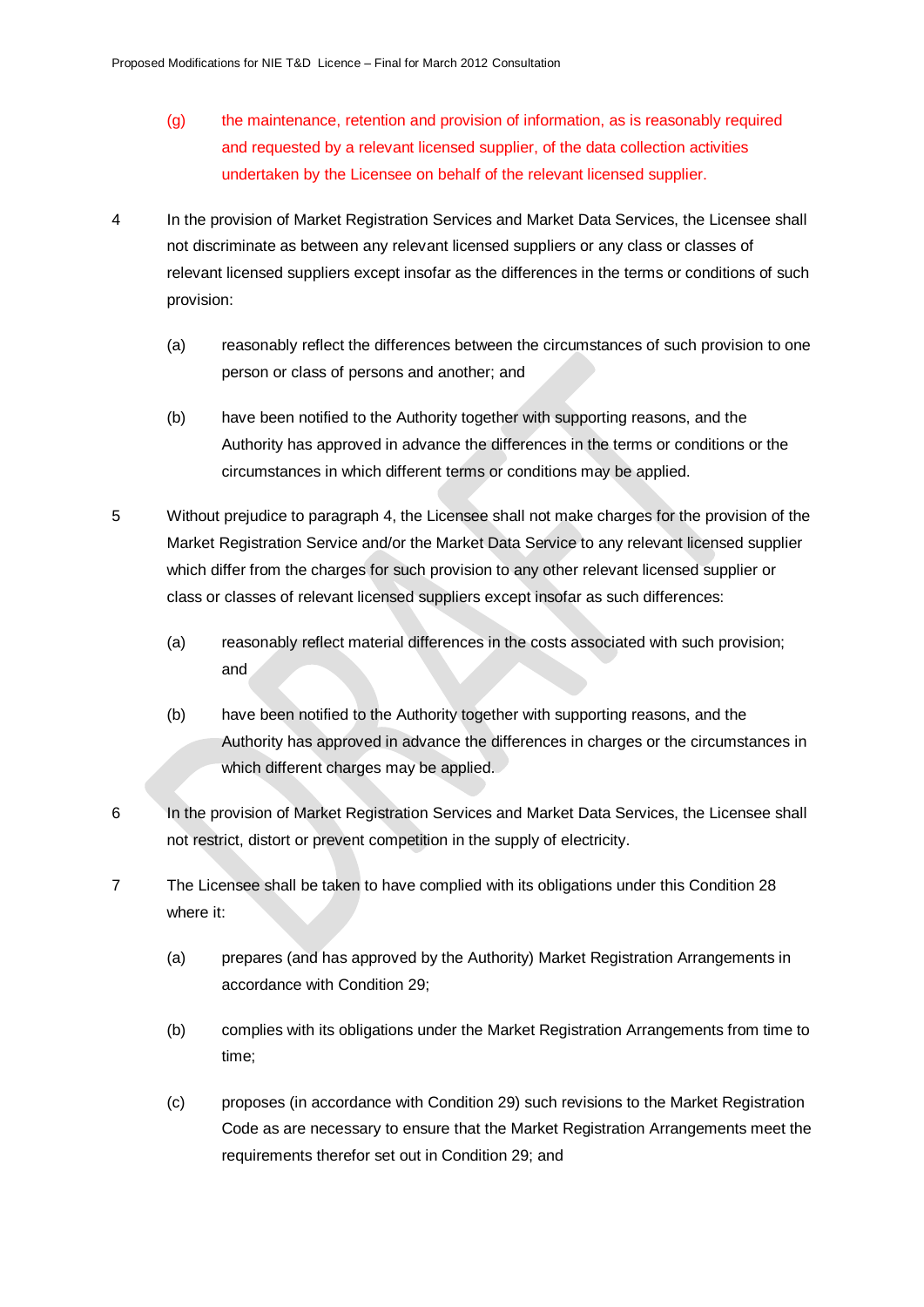- (d) complies with its obligations under paragraphs 4 and 5 of this Condition 28.
- 8 In this Condition, unless the context otherwise requires:

"**meter point**" includes, in the case of unmetered premises, a meter point for a group of unmetered premises.

"**relevant fieldwork**" means activities of the Licensee relating to a meter point that require the Licensee to perform work at the meter board and which may be requested by a relevant licensed supplier, comprising:

- (a) special meter reads for meter points with non-half hourly metering equipment;
- (b) installation, reconfiguration, repair, maintenance, inspection and testing, re-programming, removal and replacement of the electricity meter; and/or
- (c) de-energisation or re-energisation of the meter point.

"**settlement**" includes under the Single Electricity Market Trading and Settlement Code, and the collection of levies, charges and fees generally applicable to participants or classes of participants in the Single Electricity Market.

"**unmetered premises**" means premises with a supply that is not a permanently metered supply.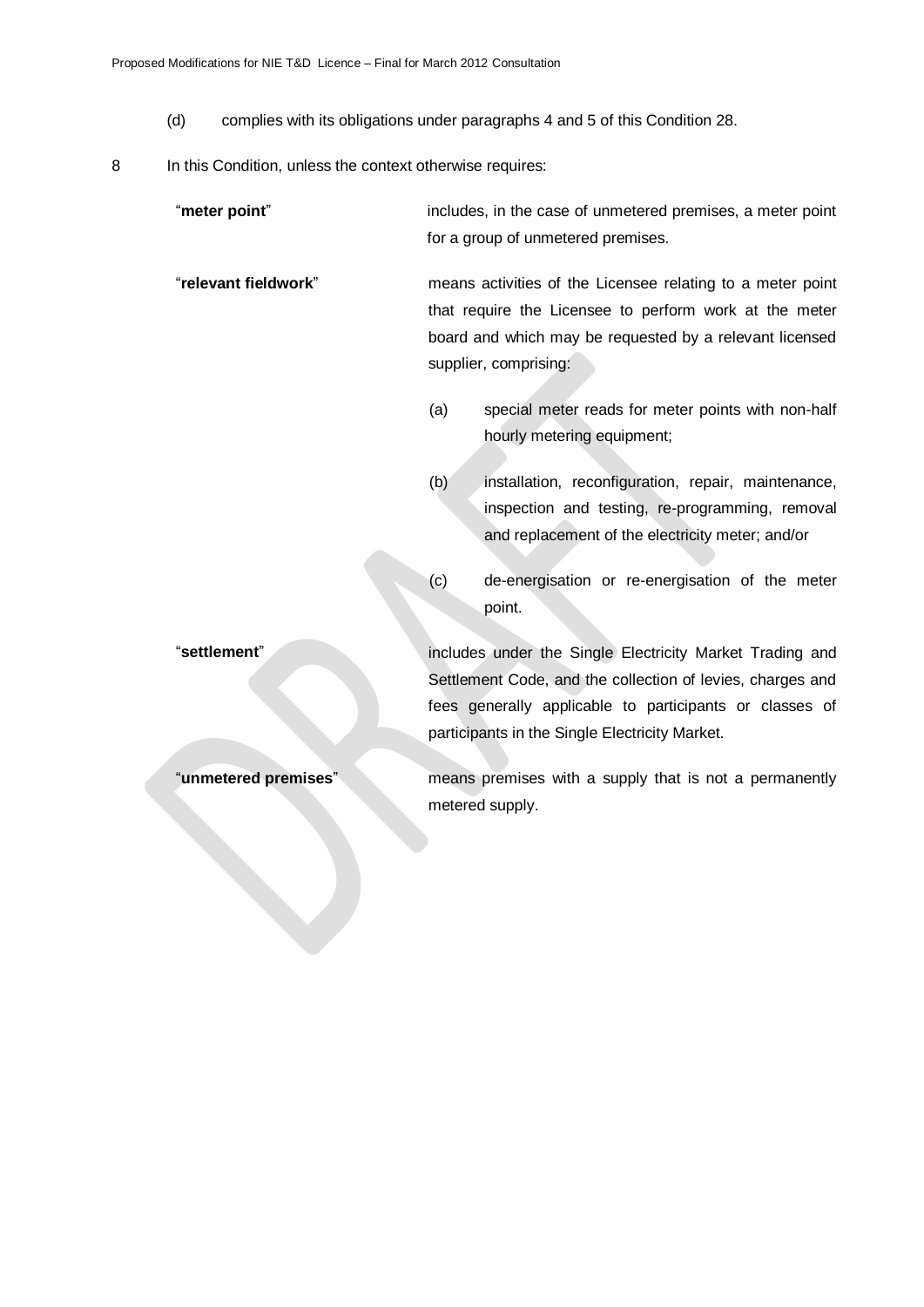## **[New] Condition 44: Systems to Facilitate Change of Supplier**

- 1 The Licensee shall ensure that its practices, procedures and systems facilitate Supplier Transfers taking place within 15 working days of the Licensee receiving a Registration Request from a relevant licensed supplier.
- 2 The Licensee shall no later than fourteen days after the end of each quarter year ending on 30 June, 30 September, 31 December and 31 March, give to the Authority a report which sets out –
	- (a) the number of Registration Requests received by it in each month of that quarter,
	- (b) the number of actual Supplier Transfers completed in each month of that quarter, and
	- (c) of the number of Supplier Transfers completed in each month of that quarter, the number which took:
		- (i) 1-2 working days;
		- (ii) 3-5 working days;
		- (iii) 6-10 working days;
		- (iv) 11-15 working days;
		- (v) 16-20 working days;
		- (vi) 21-30 working days; and
		- (vii) more than 30 working days,

to complete from the date of the Registration Request being received by the Licensee.

- 3 The Licensee shall inform the Authority as soon as it becomes aware that its practices, procedures and systems may, as a result of the number of Registration Requests likely to be received by it, cease to be adequate to ensure the Licensee's compliance with paragraph 1.
- 4 The Authority may, following such consultation with the Licensee as the Authority considers appropriate, direct the Licensee to take such steps as may be specified in a written direction, and in such manner as may be so specified, to review and improve the practices, procedures and systems it has established to comply with this Condition.
- 5 The Licensee shall comply with any direction issued under paragraph 4 from the date specified in the direction.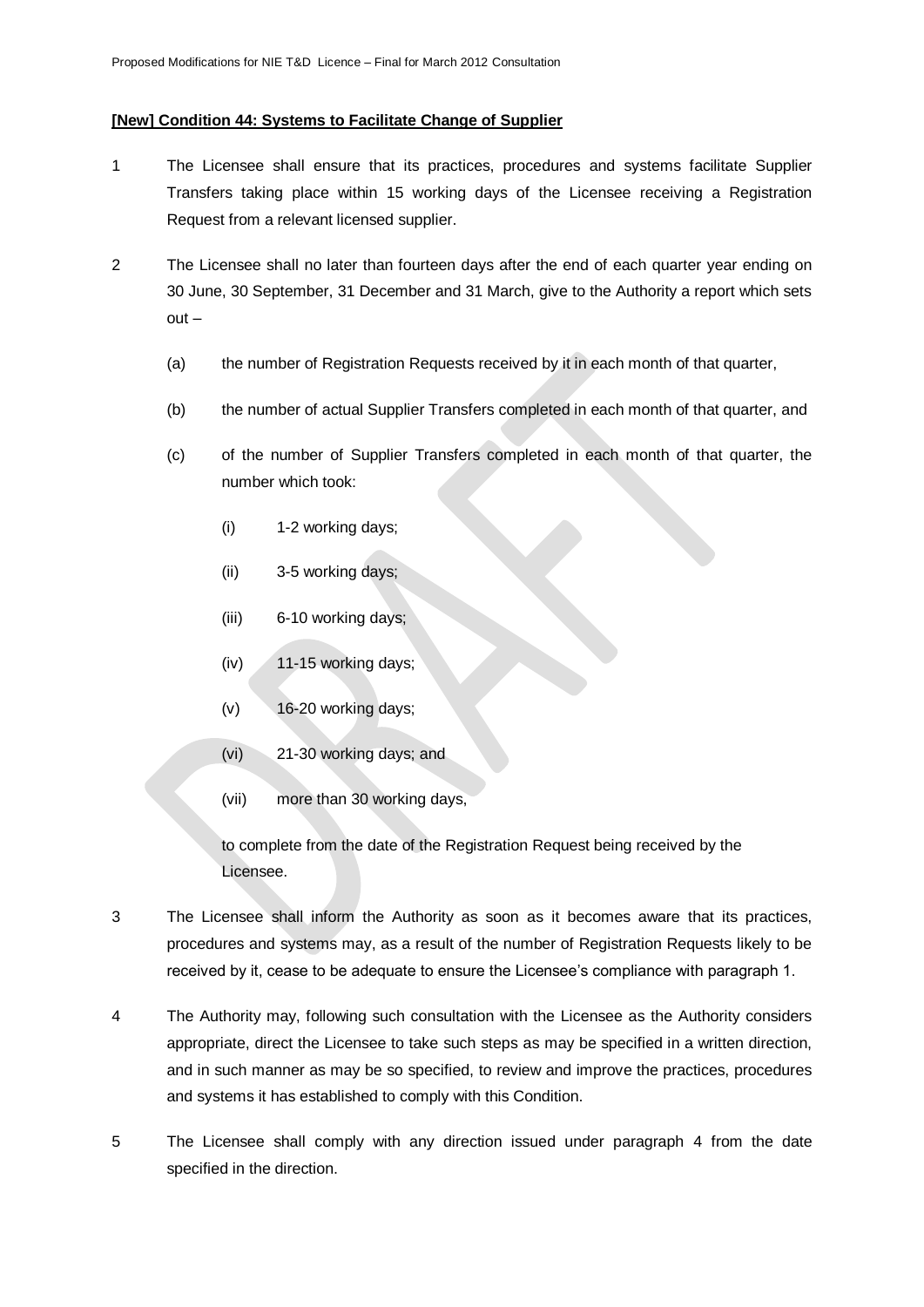## 6 In this Condition –

| "Registration Request" | means an application from a relevant licensed supplier for it to   |
|------------------------|--------------------------------------------------------------------|
|                        | be registered as the supplier responsible for supplying            |
|                        | electricity to the meter point specified in the application; and   |
| "Supplier Transfer"    | means the transfer of responsibility for the supply of electricity |
|                        | to a meter point connected to the distribution system from one     |
|                        | relevant licensed supplier to another relevant licensed            |
|                        | supplier.                                                          |
|                        |                                                                    |